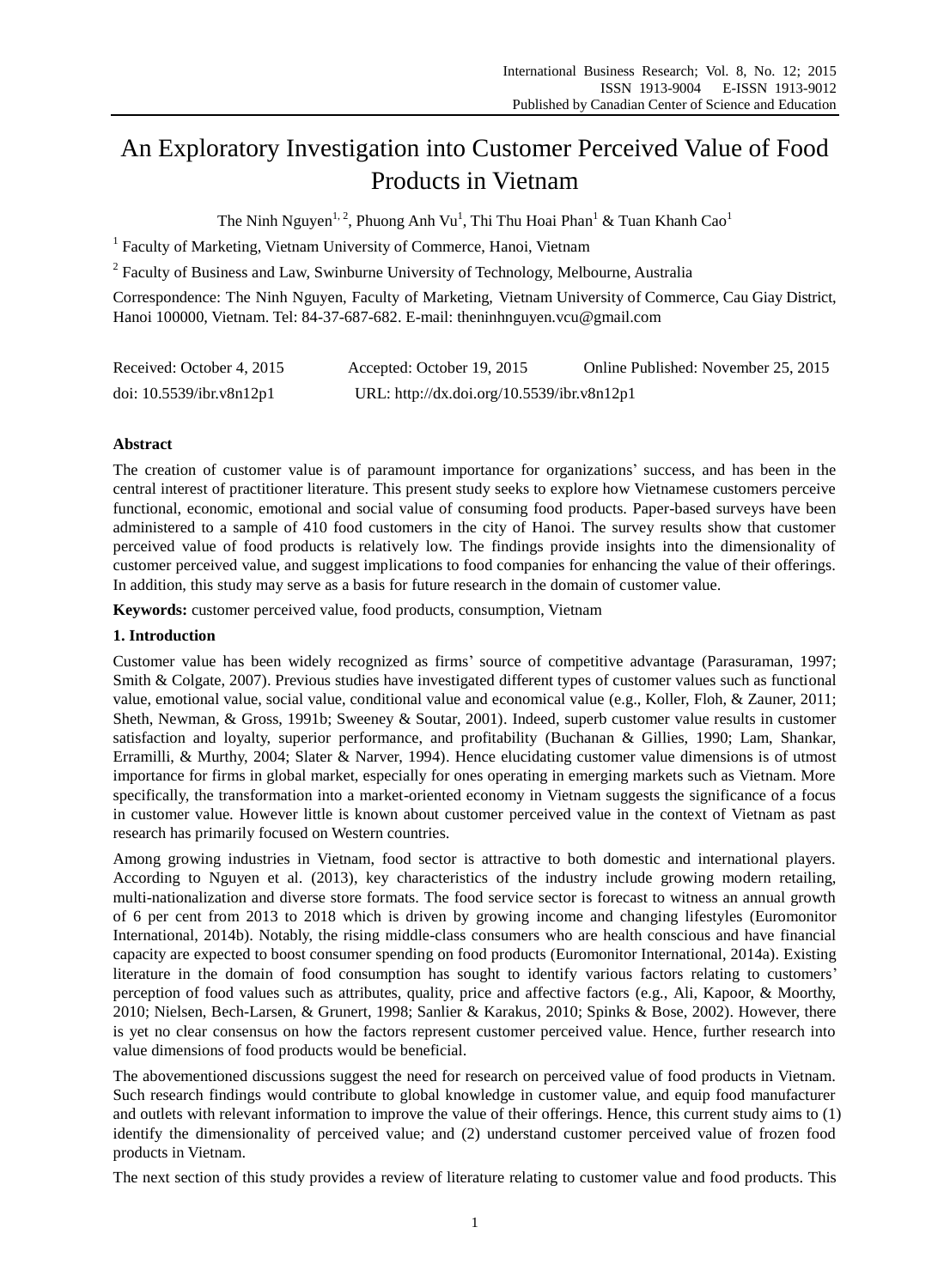is followed by explanations of research method, and data collection and analysis. Subsequently, discussions and conclusion are presented. Finally, marketing implications and future research directions are discussed.

#### **2. Literature Review**

#### *2.1 The Concept of Customer Perceived Value*

Given that value creation is a strategic imperative for businesses, customer perceived value has received significant research interest (see review in Sánchez-Fernández & Iniesta-Bonillo, 2007). Zeithaml (1988, p. 14) presents the influential definition: "Perceived value is the consumer"s overall assessment of the utility of a product based on perceptions of what is received and what is given." Although her view of value as trade-off between benefits (get) and costs (give) shed lights on various studies (e.g., Cravens, Holland, Lamb, J., & Moncrief Iii, 1988; Dodds, Monroe, & Grewal, 1991; Susan, Keith, Julia Engelken, & Karen, 2004), the definition primarily stresses the overall value customers perceive in their buying process. Nevertheless, other researchers argue that identifying perceived value as a unidimensional construct is too narrow, hence they develop structures or models of multiple values which help to provide better understanding of consumer choice (e.g., Kotler & Keller, 2009; Petrick, 2002; Sheth et al., 1991b). This multidimensional approach has been demonstrated via two research streams, namely benefits/costs models and means-end models.

Khalifa (2004), in an extensive review of prior studies, demonstrates that benefits-costs models best explain customer value in exchange. Of these, Kotler and Keller (2009) posit a model of perceived value associated with a specific product or service, indicating that customers draw a comparison between monetary value in the form of economic, functional and psychological benefits, and total costs with regard to monetary, time, energy and psychic factors. Accordingly, customers receive value when such benefits are greater than the costs incurred in acquiring, using and disposing the given product (see also Horovitz, 2000). Other studies have revealed various types of benefits and costs. For example, while Treacy and Wiersema (1997) stress performance and experience benefits, Huber et al. (2001) extend total customer cost by including learning and emotional costs.

Scholars who support means-end theory argue that customers purchase and consume products to achieve their favorable end states (de Chernatony, Harris, & Riley, 2000; Peter, Olson, & Grunert, 1999; Woodruff, 1997). Notably, Sheth et al. (1991b) develop the theory of consumption values, identifying five independent values guiding consumer choice, i.e. functional, emotional, epistemic, social and conditional. Also, they demonstrate that influences of these values vary across situations. For example, while functional value appears to be the primary influencer of consumer choice, social value is likely to exert greater influence on decisions involving highly visible products (Sheth, Newman, & Gross, 1991a; Sheth et al., 1991b). Inspired by this theory, Sweeney and Soutar (2001) conduct exploratory and confirmatory factor analysis to validate four-value dimensions influencing consumer behavior, i.e. quality, emotional, price and social. This PERVAL scale has successfully measured customer perceived value of different products such as clothing and durable goods.

#### *2.2 Customers'Perceptions of Food Products*

Past research has demonstrated various factors that describe customers" perceptions of the value of food products. Of these, quality represented by both intrinsic and extrinsic attributes is identified as the predominant element of customer perceived value towards food products categories (Bonner & Nelson, 1985; Zeithaml, 1988). Ali et al. (2010) conclude that grocery consumers emphasize product quality and other attributes such as freshness and cleanliness, ranges, packaging and convenience. Spinks and Bose (2002) use binary choice model to find out that Auckland customers evaluate quality, cooking easiness and freshness while purchasing seafood. Furthermore, authors such as Brunsø et al. (2002), Grunert (2005), Sanlier and Karakus (2010), Darian and Tucci (2011), and Nguyen et al. (2015) stress safety, nutrition and health benefits of food products.

Price has been identified as an extrinsic cue reflecting product's quality and value (Zeithaml, 1988). Consumers generally seek to maximize value for money during their consumption process (Sweeney, Soutar, & Johnson, 1999). Linking this to food choice behavior, consumer perceived value is directly associated with the price/quality ratio (Erickson & Hung, 1997). Although an empirical analysis (Spinks & Bose, 2002) produces interesting result that there is no significant relationship between price and seafood purchasing decisions, growing evidence shows that food consumers pay particular attention to price factors. Sanlier and Karakus (2010) suggest that cost saving elements are the main concern of food choices in Turkey. A laddering study (Nielsen et al., 1998) reveals that Denmark consumers place emphasis on foods" price as they aim to save money and avoid waste. Likewise, French (2003) demonstrates that lowering consumers" cost via price reductions can improve values of foods resulted in increasing sales.

Some studies have suggested that customers" perceptions of food products involve affective and social factors.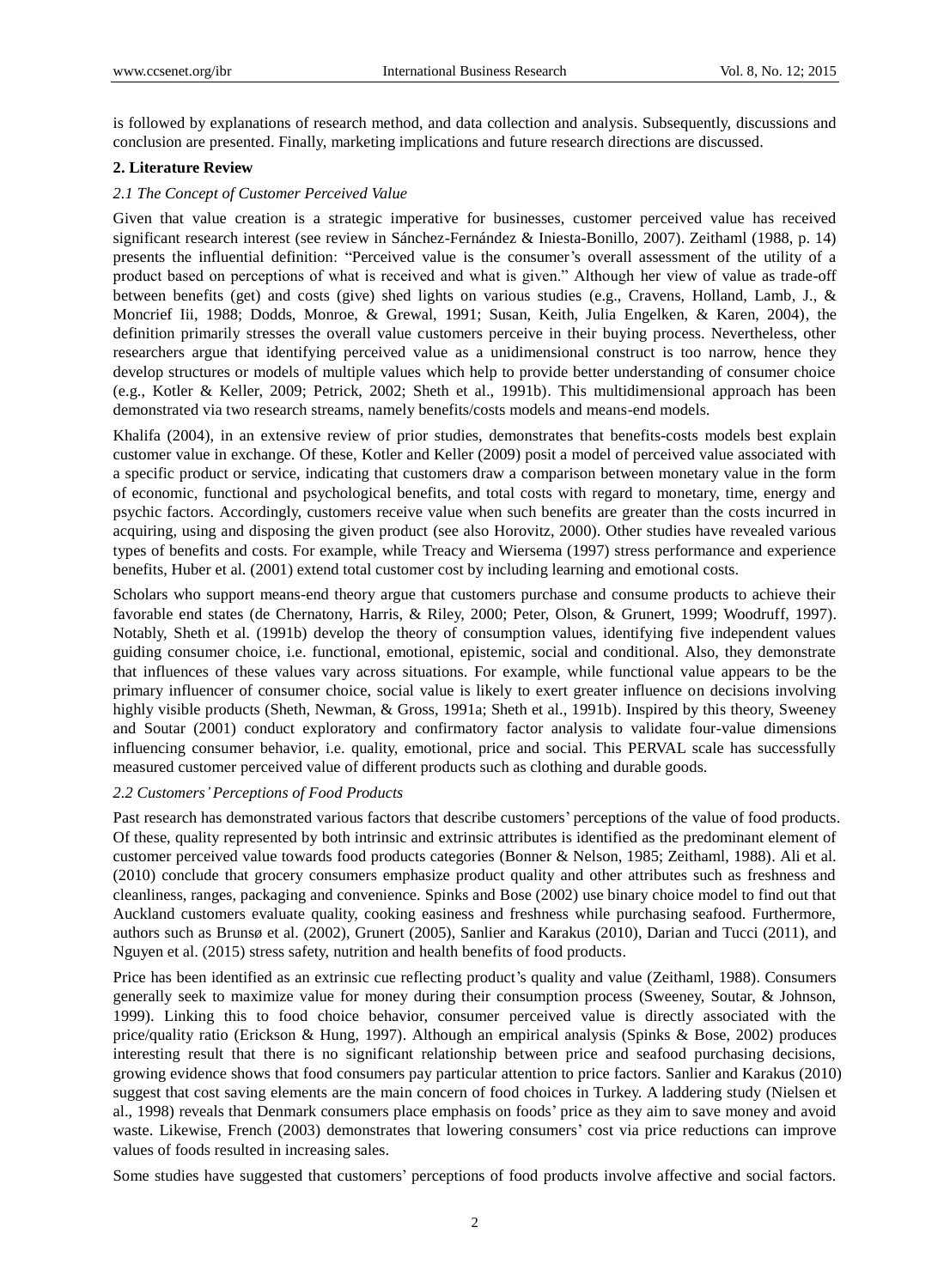That is, purchasing and consuming foods may arouse customers' feelings. A comprehensive survey (Laros  $\&$ Steenkamp, 2005) successfully examines basic emotions evoked by a variety of food products ranging from regular food to genetically modified food. Studies of organic food particularly focus on affective states such as contentment, happiness and pleasure derived from such product (e.g., Aertsens, Verbeke, Mondelaers, & Van Huylenbroeck, 2009; Lockie, Lyons, Lawrence, & Grice, 2004; Verhoef, 2005; Von Essen & Englander, 2013). Notably, Nielsen et al. (1998) perform interviews in three countries (i.e. Denmark, France and England), and find out that the majority of customers are influenced by emotional values of enjoyment and feeling of well-being and social values of culture and food tradition while purchasing food products.

# **3. Method**

### *3.1 Data Collection and Sample*

This present study employed a quantitative approach using paper-based surveys to collect data relating to customer perceived value of frozen food products in Vietnam. Selection of such category was inspired by the rise in Vietnamese customers" demand for such products driven by growing disposable incomes and hectic lifestyles (Euromonitor International, 2015). Participants were Vietnamese citizens who have consumed frozen food products during the previous month. Participation in this study was on voluntary basis and completing the survey was taken as participants' informed consent.

Surveys were randomly administered to customers at food retailers in Hanoi, including five supermarkets and five frozen food specialty stores. One in three customers entering the stores was asked to complete their responses either in the stores or at their convenience. Structured interviews were used to obtain responses from customers who decided to complete the survey in the stores. Other respondents received the questionnaire and a self-addressed stamped envelope so that they could return the completed questionnaire to the authors via post mail. The duration of the data collection was five weeks. The effective sample was 410 respondents, including 222 self-completed and 188 interviewer-completed questionnaires.

### *3.2 Survey Instrument*

The three-section questionnaire was designed using inputs from literature and two focus groups with marketing professors and food consumers. The first section included information statement and screening question. The second section comprised a total of 19 items that measure customers' perceptions of functional, economic, emotional and social values with reference to frozen foods. In light of the PERVAL (Sweeney & Soutar, 2001) and the consumption values (Sheth et al., 1991b), the four variables were operationalized as follows:

- 1) Functional value indicates utility acquired from products quality and performance;
- 2) Economic value represents utility that indicates price/value ratio;
- 3) Emotional value denotes utility that arouse feelings and affective states;
- 4) Social value refers to utility associated with customer"s social and cultural groups (see also Koller et al., 2011).

Based on the operational definitions, most items were adopted from previous literature relating to customer value (Sheth et al., 1991b; Sweeney & Soutar, 2001) and food products (Ali et al., 2010; French, 2003; Nielsen et al., 1998; Sanlier & Karakus, 2010; Spinks & Bose, 2002). Findings of the focus groups helped to adapt items and generate three measurement items of functional value and social value. All items were analyzed using five-point Likert-type scales (1 = "strongly disagree",  $5 =$  "strongly agree") and further crosschecked by authors and two marketing professors to confirm content validity. The third section was to understand participants" profiles. Prior to data collection, the questionnaire was administered to a sample of nineteen food consumers in order to ensure the clarity of instructions, question wording and layout (Bell, 2010).

### *3.3 Data Analysis*

The collected data were transformed into a digital file and analyzed using IBM SPSS Statistics 22. Normality test was done to ensure that the data was normally distributed. Descriptive statistical analysis was used to understand customers" profiles and their perceptions of various factors regarding frozen foods. Principal Component Analysis using Varimax rotation (with Kaiser Normalization) was performed to reduce irrelevant items and identify underlying factors of customer perceived value. Reliability Analysis using Cronbach"s Alpha was conducted to evaluate internal consistency of each value factor.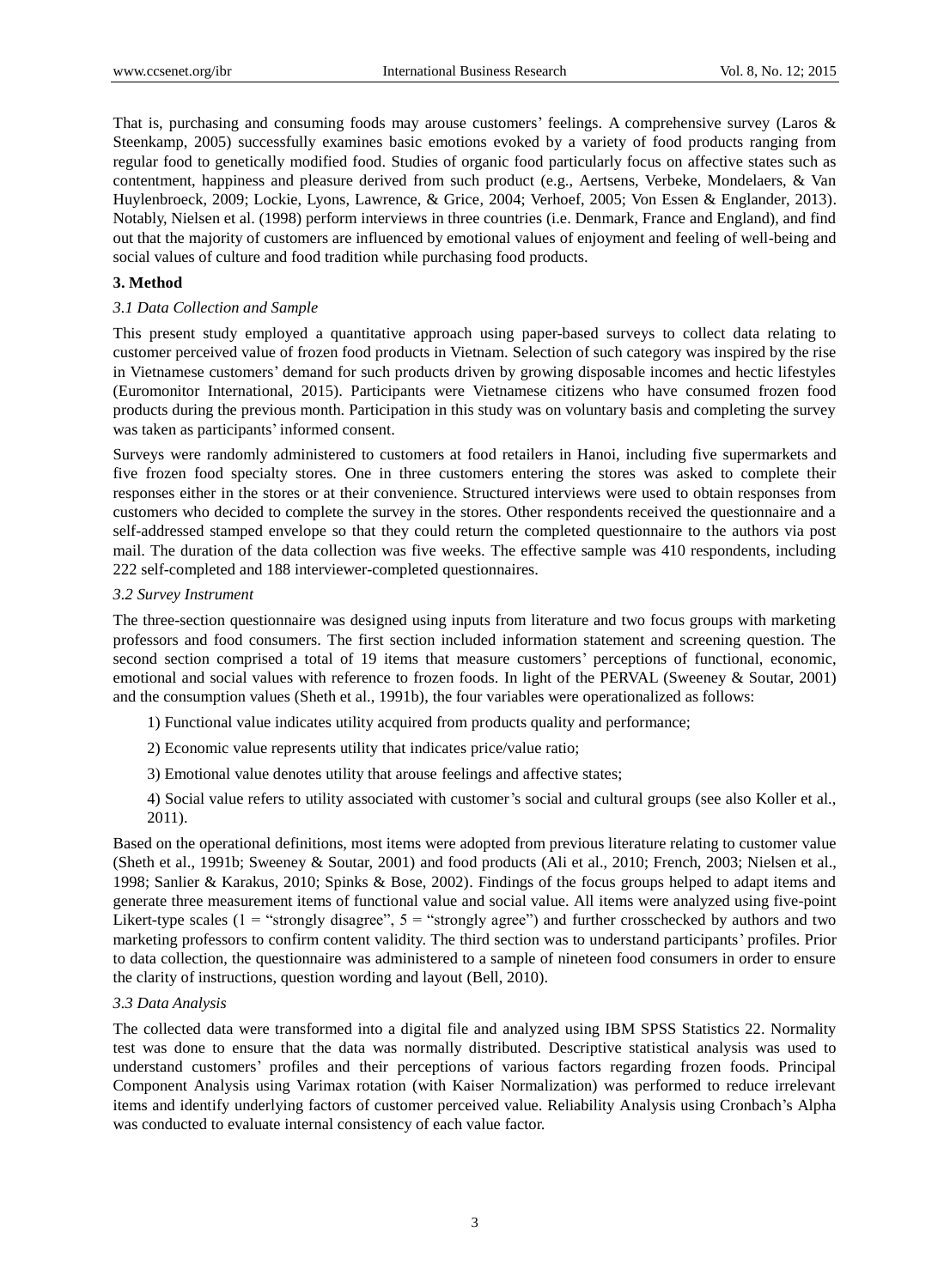# **4. Results and Discussion**

*4.1 Customers'Profiles*

|  | Table 1. Surveyed customers' profiles |
|--|---------------------------------------|
|--|---------------------------------------|

| <b>Characteristics</b>        |                       | <b>Frequency</b> | Percentage % |
|-------------------------------|-----------------------|------------------|--------------|
| Gender                        | Male                  | 109              | 26.6         |
|                               | Female                | 301              | 73.4         |
| Age                           | 18-24                 | 143              | 34.9         |
|                               | $25 - 34$             | 98               | 23.9         |
|                               | 35-44                 | 73               | 17.8         |
|                               | Over 45               | 96               | 23.4         |
| <b>Educational background</b> | High school and below | 70               | 17.1         |
|                               | Undergraduate         | 228              | 55.6         |
|                               | Postgraduate          | 112              | 27.3         |
| <b>Household income</b>       | Under 10,000,000      | 77               | 18.8         |
|                               | 10,000,000-15,000,000 | 168              | 41.0         |
|                               | 15,000,001-20,000,000 | 101              | 24.6         |
|                               | Over 20,000,000       | 64               | 15.6         |

Table 1 shows basic demographic characteristics of respondents. Out of 410 customers surveyed, 73.4 per cent were female and about 59 per cent were between 18 to 34 years of age. Although these figures were not compatible with the data from the General Statistics Office (2014), they were consistent with earlier findings (T. N. Nguyen et al., 2015) that young females were major buyers of frozen foods in their households. Educational background analysis showed that most of the respondents had at least an undergraduate degree. Interestingly, 27.3 percent of the sample completed postgraduate courses. The median household income group was VND 10,000,000-15,000,000, representing 41 per cent of the surveyed sample.

# *4.2 Customer Perceived Value*

The results of Principal Component Analysis are illustrated in Table 2.

|                                          | Factor 1         | Factor 2 | Factor 3        | Factor 4      |
|------------------------------------------|------------------|----------|-----------------|---------------|
|                                          | <b>Fnctional</b> | Eonomic  | <b>Eotional</b> | <b>Social</b> |
| is very reliable                         | .810             | .031     | .178            | .047          |
| is well-made                             | .775             | .195     | .167            | $-0.08$       |
| is good for health                       | .772             | .221     | .222            | .142          |
| has acceptable standard of safety        | .752             | .047     | .182            | .133          |
| has consistent quality                   | .722             | .091     | .260            | .237          |
| has good taste                           | .689             | .204     | .152            | .030          |
| has an acceptable standard of quality    | .666             | .276     | .225            | .106          |
| is reasonable priced                     | .142             | .806     | .039            | .073          |
| offers value for money                   | .126             | .786     | .231            | .043          |
| is a good product for the price          | .227             | .739     | .068            | .053          |
| is economical compared to other products | .134             | .718     | .190            | .026          |
| makes me feel good                       | .196             | .172     | .805            | $-112$        |
| makes me want to use more                | .239             | .150     | .784            | .048          |
| is one that I enjoy                      | .254             | .070     | .756            | .084          |
| is one that I feel relaxed about using   | .283             | .167     | .660            | $-0.09$       |

Table 2. Results of principal component analysis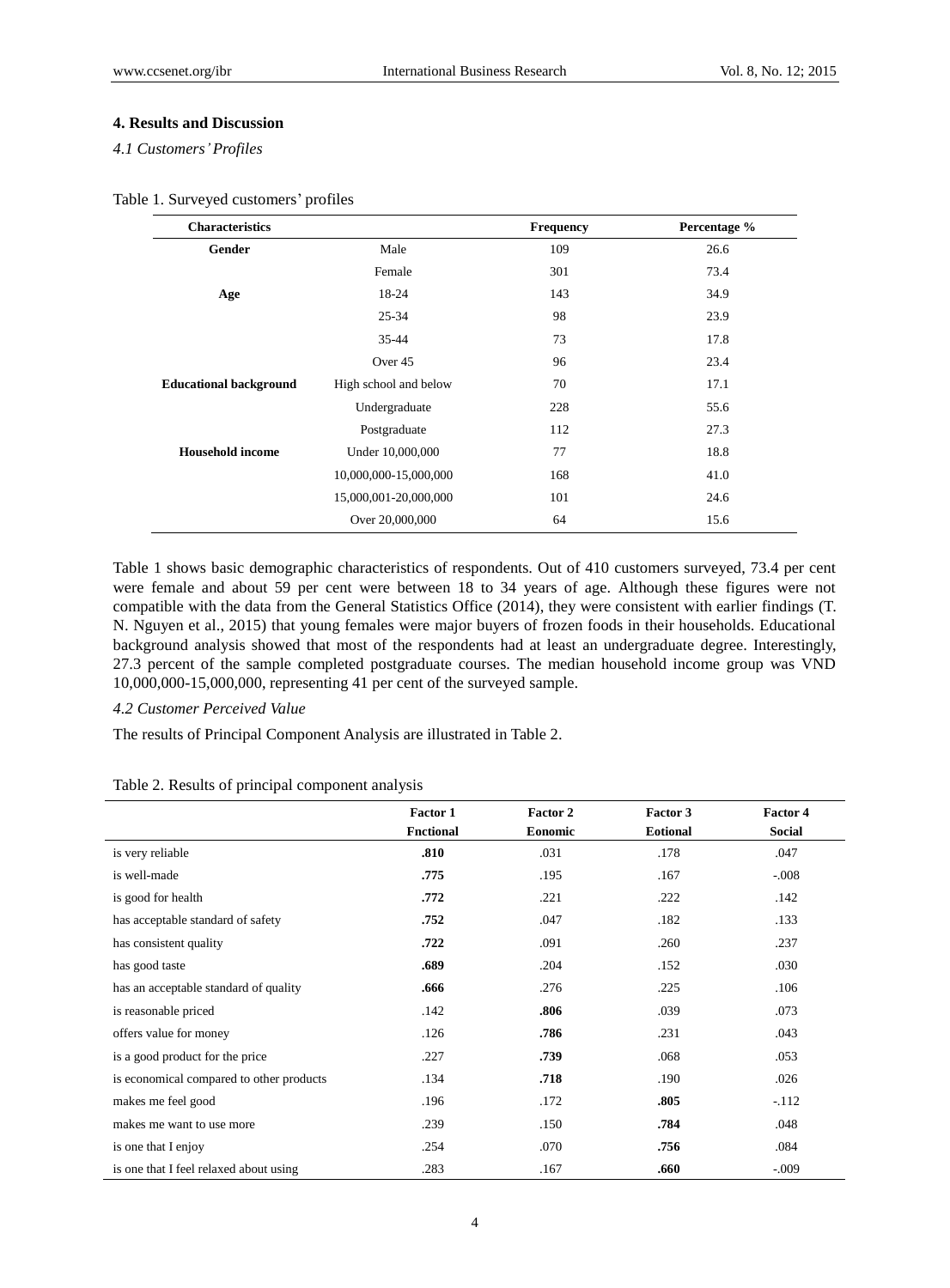| www.ccsenet.org/ibr                        | <b>International Business Research</b> |         | Vol. 8, No. 12; 2015 |      |
|--------------------------------------------|----------------------------------------|---------|----------------------|------|
|                                            |                                        |         |                      |      |
| helps me to feel acceptable                | .119                                   | .077    | $-.019$              | .889 |
| makes good impression on my family members | .105                                   | .116    | .030                 | .879 |
| fits in with food culture and tradition    | .135                                   | $-.015$ | $-.001$              | .847 |

Out of the initial 19 items, one item ("Frozen food improves the way I am perceived") was deleted because of low factor loading  $(< 0.4)$ . As expected, the final 18 items loaded on four factors, namely functional, economic, emotional and social values (eigenvalues  $> 1$ , all cross-loadings  $< 0.3$ ). This structure is in line with the perceived value dimensions suggested by Sweeney and Soutar (2001).

Cronbach"s Alpha analysis was used to assess reliability of measurement scales. According to Allen and Bennett (2012), a Cronbach"s Alpha coefficient above 0.7 is identified acceptable for most research objectives. Table 3 indicates that the Cronbach's Alpha coefficients for the four factors ranged from 0.800 to 0.897, suggesting high internal consistency of reliability (Allen & Bennett, 2012).

Table 3. Customer perceived value of frozen food products

| <b>Customer Perceived Value</b>                      | Mean | <b>SD</b> |
|------------------------------------------------------|------|-----------|
| <b>Functional value</b> (Cronbach's Alpha = 0.897)   |      |           |
| is good for health                                   | 2.85 | 1.315     |
| is well-made                                         | 2.96 | 1.347     |
| is reliable                                          | 2.83 | 1.177     |
| has acceptable standard of safety                    | 3.03 | 1.150     |
| has consistent quality                               | 3.20 | 1.297     |
| has good taste                                       | 2.81 | 1.388     |
| has an acceptable standard of quality                | 3.14 | 1.350     |
| <b>Economic value</b> (Cronbach's Alpha = $0.800$ )  |      |           |
| is reasonable priced                                 | 3.11 | .913      |
| offers value for money                               | 2.93 | 1.061     |
| is a good product for the price                      | 3.07 | 1.192     |
| is economical compared to other products             | 3.10 | .936      |
| <b>Emotional value</b> (Cronbach's Alpha = $0.818$ ) |      |           |
| makes me feel good                                   | 2.68 | 1.131     |
| makes me want to use more                            | 2.87 | 1.075     |
| is one that I enjoy                                  | 2.85 | 1.072     |
| is one that I feel relaxed about using               | 3.04 | .982      |
| <b>Social value</b> (Cronbach's Alpha = $0.861$ )    |      |           |
| helps me to feel acceptable                          | 3.13 | 1.153     |
| makes good impression on my family members           | 3.07 | 1.107     |
| fits in with food culture and tradition              | 2.87 | 1.088     |

Overall, the findings reveal that customer perceived value of frozen food is relatively low in Vietnam. Regarding functional value, the highest evaluated utility is quality consistency  $(M = 3.20)$ . This could ground in customers' belief that frozen food products are produced by standardized process. Interestingly, although respondents think that frozen food has an acceptable of quality  $(M = 3.14)$  they do not strongly agree that such product is good for health ( $M = 2.85$ ). It is important to note that surveyed customers' perceptions of food taste were under the average ( $M = 2.81$ ). One possible explanation is that customers are in favor of fresh food (Spinks & Bose, 2002). With regard to economic value, customers tend to believe that price of frozen food is reasonable  $(M = 3.11)$  and competitive compared to other food products ( $M = 3.10$ ). They hold quite negative perceptions of emotional value associated with consuming frozen foods demonstrated through low scores on this measurement items. This partly contradicts findings of Nielsen et al. (1998) who point out that consumers regard food products to enjoyment and feeling good. However, customers generally feel relaxed about using frozen food  $(M = 3.01)$ ,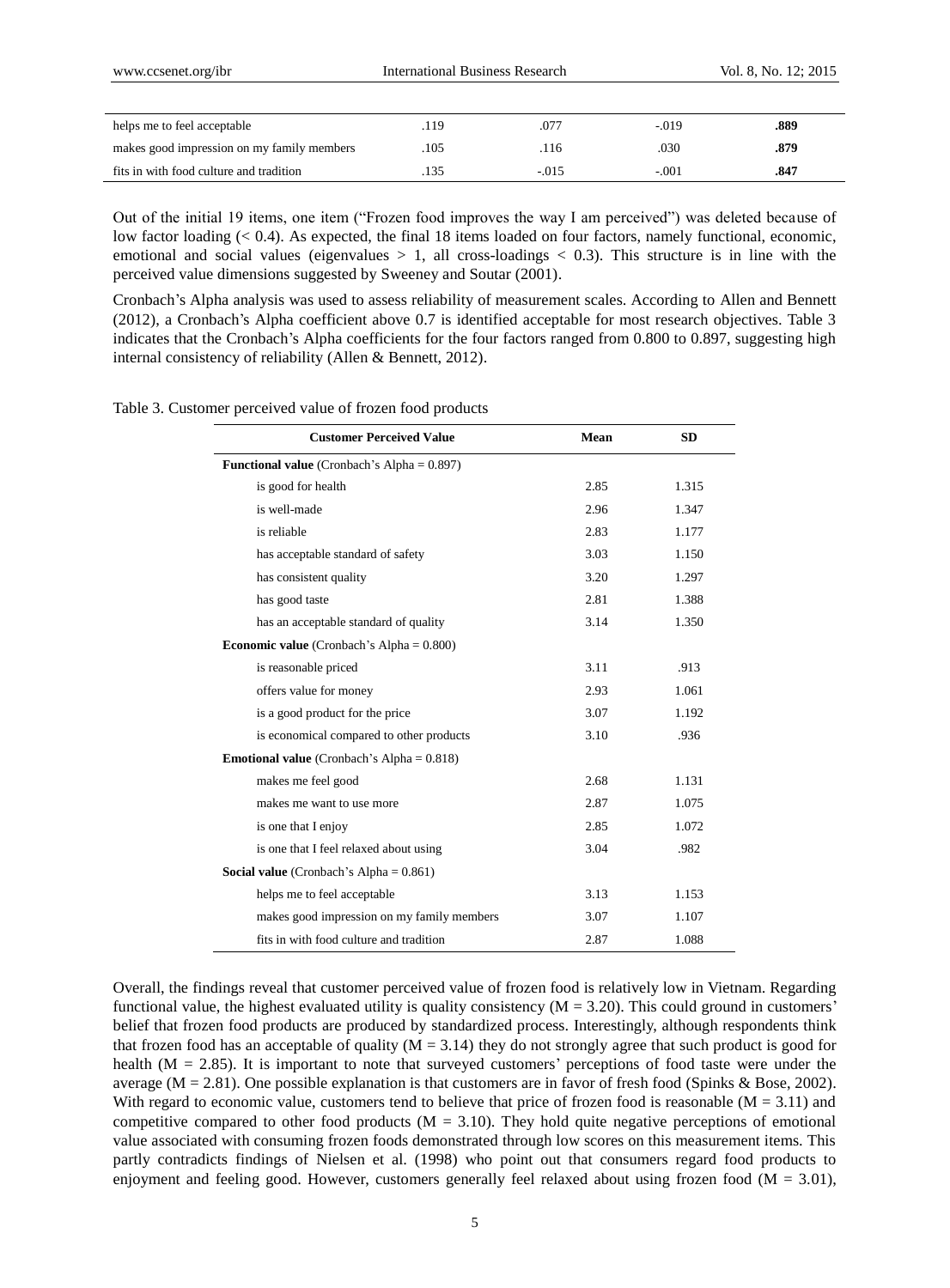which could be due to its convenience and time-saving cooking benefit (Euromonitor International, 2015; T. N. Nguyen et al., 2015). Interestingly, even though frozen food is not high visible product customers are still interested in social value. This may ground in the collectivist culture which stresses in-group harmony and relationship (Hofstede, 2010). Given customers" tradition of purchasing fresh food at conventional markets, frozen foods appear not to fit in with food culture in Vietnam  $(M = 2.87)$ . Nevertheless, such products are generally accepted by family members, which could be explained by the believe that Vietnamese customers tend to focus on family interdependence and future interactions (Hofstede, 2010).

# **5. Conclusions and Implications**

This present study successfully investigates four value dimensions of frozen food in Vietnam. The results show that, customers perceive that frozen food offers relatively low values of functional, economic, emotional and social dimensions. Such findings put pressure under frozen food manufacturers and retailers to enhance their offerings that seek to deliver superior value to their targeted customers. Key implications are suggested as follows:

- Functional value: As Vietnamese customers are increasingly concerned about food safety, it is important to improve products" quality and reliability. Given the low health benefits perceived by customers, companies should clearly communicate products' ingredient, nutrition facts, safety standard and quality qualifications through informative packaging and point of purchase display. Also, improving food flavor would match customers" taste which helps to increase their perceived value.
- Economic value: Given that Vietnamese customers seek out value for money, price should be set and managed to reflect products" value. In doing so, firms should carefully take into consideration their products" quality, competitors" prices, and target customers" disposable income.
- Emotional and social values: Focusing on factors that arouse customers' feelings such as color, aroma and package would enhance emotional value. Furthermore, firms should emphasize the convenience of frozen processed food as it would elicit customers" enjoyment of product consumption. Communication programs should aim to raise customers" awareness that, frozen food products are compatible with their hectic lifestyles and conduce to family wellbeing.

#### **6. Future Research**

This present study is only a first step to a comprehensive understanding of customer perceived value. Future research should incorporate determinants of customer perceived value such as personal, cultural and marketing variables. Also, investigation into the impact of customer value on purchasing behavior, customer loyalty and company profitability would be beneficial. Data collection in different regions including both urban and rural areas would help to improve sample representativeness and provide insights into differences in perceived value of food products between urban and rural customers.

#### **References**

- Aertsens, J., Verbeke, W., Mondelaers, K., & Van H. G. (2009). Personal determinants of organic food consumption: A review. *British Food Journal, 111*(10), 1140-1167.
- Ali, J., Kapoor, S., & Moorthy, J. (2010). Buying behaviour of consumers for food products in an emerging economy. *British Food Journal, 112*(2), 109-124. http://dx.doi.org/10.1108/00070701011018806
- Allen, P., & Bennett, K. (2012). *SPSS: a Practical Guide Version 20.0*. Cengage Learning Australia.
- Bell, J. (2010). *Doing Your Research Project*. McGraw-Hill Education.
- Bonner, P. G., & Nelson, R. (1985). Product Attributes and Perceived Quality: Foods. In J. Jacoby, & J. Olson (Eds.), *Perceived Quality*(pp. 64-79). Lexington Books.
- Brunsø, K., Fjord, T. A., & Grunert, K. G. (2002). *Consumers' food choice and quality perception*.
- Buchanan, R. W., & Gillies, C. S. (1990). Value managed relationships: The key to customer retention and profitability. *European Management Journal, 8*(4), 523-526.
- Cravens, D. W., Holland, C. W., Lamb, J. C. W., & Moncrief, I. W. C. (1988). Marketing"s role in product and service quality. *Industrial Marketing Management, 17*(4), 285-304. [http://dx.doi.org/10.1016/0019-8501\(88\)90032-6](http://dx.doi.org/10.1016/0019-8501(88)90032-6)
- Darian, J. C., & Tucci, L. (2011). Perceived health benefits and food purchasing decisions. *Journal of Consumer Marketing, 28*(6), 421-428. http://dx.doi.org/10.1108/07363761111165930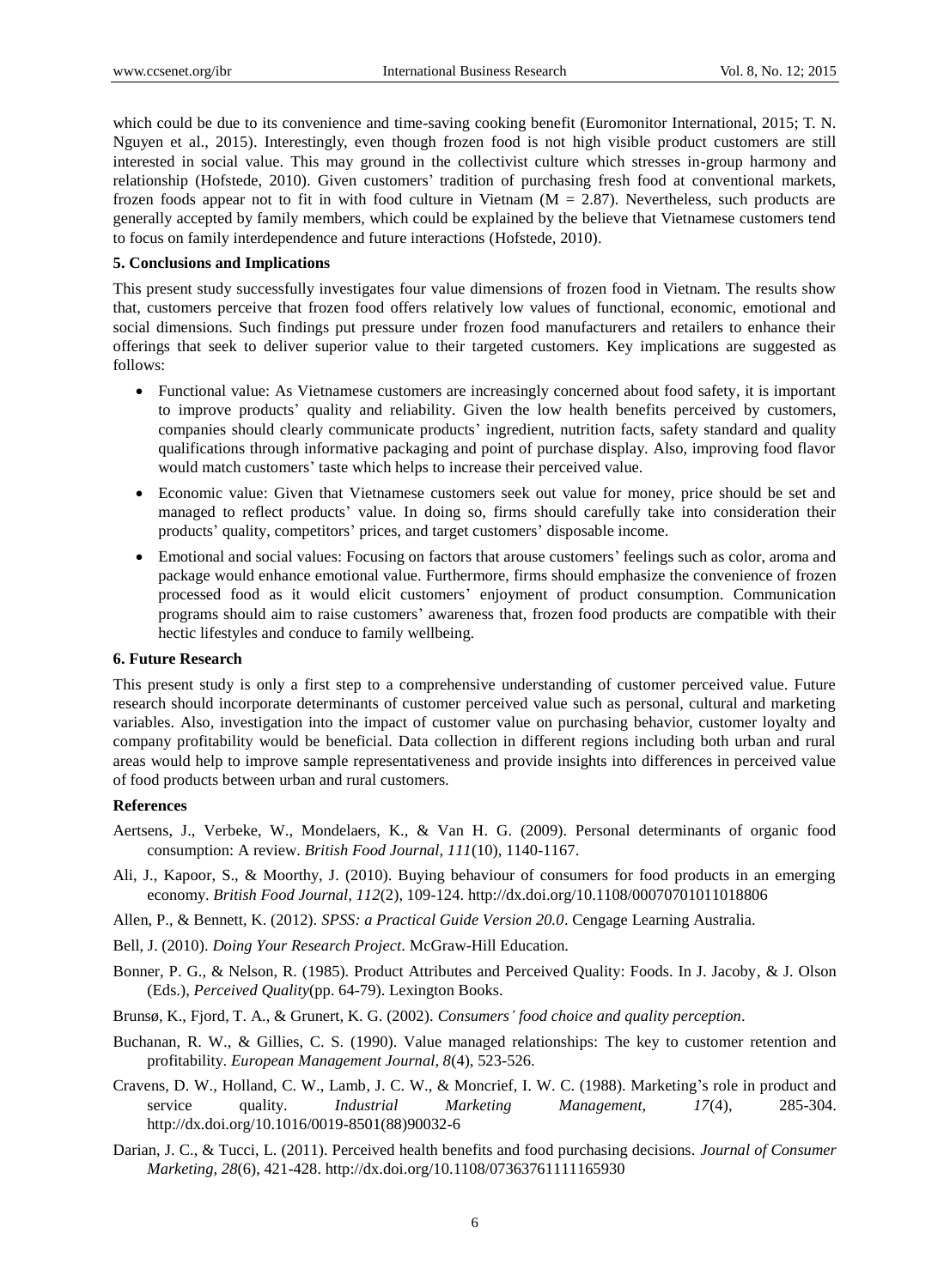- De C. L., Harris, F., & Riley, F. D. O. (2000). Added value: Its nature, roles and sustainabilitynull. *European Journal of Marketing, 34*(1/2), 39-56. http://dx.doi.org/10.1108/03090560010306197
- Dodds, W. B., Monroe, K. B., & Grewal, D. (1991). Effects of price, brand, and store information on buyers' product evaluations. *Journal of Marketing Research*, 307-319.
- Erickson, M., & Hung, Y. C. (1997). *Quality in Frozen Food*. Springer US.
- Euromonitor International. (2014a). Consumer Lifestyles in Vietnam: Euromonitor International.
- Euromonitor International. (2014b). Grocery Retailers in Vietnam: Euromonitor International.
- Euromonitor International. (2015). Frozen Processed Food in Vietnam Euromonitor International.
- French, S. A. (2003). Pricing Effects on Food Choices. *The Journal of Nutrition, 133*(3), 841S-843S.
- General Statistics Office. (2014). *Statistical Handbook of Vietnam. Hanoi.* General Statistics Office.
- Grunert, K. G. (2005). Food quality and safety: Consumer perception and demand. *European Review of Agricultural Economics, 32*(3), 369-391.
- Hofstede, G. (2010). *National Cultural Dimensions.* Retrieved from <http://geert-hofstede.com/vietnam.html>
- Horovitz, J. (2000). *The Seven Secrets of Service Strategy*. Financial Times/Prentice Hall.
- Huber, F., Herrmann, A., & Morgan, R. E. (2001). Gaining competitive advantage through customer value oriented management. *Journal of Consumer Marketing, 18*(1), 41-53. http://dx.doi.org/10.1108/07363760110365796
- Khalifa, A. S. (2004). Customer value: A review of recent literature and an integrative configurationnull. *Management Decision, 42*(5), 645-666. http://dx.doi.org/10.1108/00251740410538497
- Koller, M., Floh, A., & Zauner, A. (2011). Further insights into perceived value and consumer loyalty: A 'Green' perspective. *Psychology & Marketing, 28*(12), 1154-1176. http://dx.doi.org/10.1002/mar.20432
- Kotler, P., & Keller, K. (2009). *Framework for Marketing Management.* Prentice Hall.
- Lam, S. Y., Shankar, V., Erramilli, M. K., & Murthy, B. (2004). Customer value, satisfaction, loyalty, and switching costs: An illustration from a business-to-business service context. *Journal of the Academy of Marketing Science, 32*(3), 293-311.
- Laros, F. J., & Steenkamp, J. B. E. (2005). Emotions in consumer behavior: A hierarchical approach. *Journal of Business Research, 58*(10), 1437-1445.
- Lockie, S., Lyons, K., Lawrence, G., & Grice, J. (2004). Choosing organics: A path analysis of factors underlying the selection of organic food among Australian consumers. *Appetite, 43*(2), 135-146.
- Nguyen, H. T. H., Wood, S., & Wrigley, N. (2013). The emerging food retail structure of Vietnam. *International Journal of Retail & Distribution Management, 41*(8), 596-626. http://dx.doi.org/10.1108/IJRDM-07-2012-0069
- Nguyen, T. N., Phan, T. T. H., & Vu, P. A. (2015). The Impact of Marketing Mix Elements on Food Buying Behavior: A Study of Supermarket Consumers in Vietnam. *International Journal of Business and Management, 10*(10), 206-215. http://dx.doi.org/10.5539/ijbm.v10n10p206
- Nielsen, N. A., Bech-Larsen, T., & Grunert, K. G. (1998). Consumer purchase motives and product perceptions: A laddering study on vegetable oil in three countries. *Food Quality and Preference, 9*(6), 455-466. [http://dx.doi.org/10.1016/S0950-3293\(98\)00022-6](http://dx.doi.org/10.1016/S0950-3293(98)00022-6)
- Parasuraman, A. (1997). Reflections on gaining competitive advantage through customer value. *Journal of the Academy of Marketing Science, 25*(2), 154-161.
- Peter, J. P., Olson, J. C., & Grunert, K. G. (1999). *Consumer behavior and marketing strategy*. McGraw-Hill London.
- Petrick, J. F. (2002). Development of a multi-dimensional scale for measuring the perceived value of a service. *Journal of Leisure Research, 34*(2), 119.
- Sánchez-Fernández, R., & Iniesta-Bonillo, M. Á . (2007). The concept of perceived value: A systematic review of the research. *Marketing Theory, 7*(4), 427-451.
- Sanlier, N., & Karakus, S. S. (2010). Evaluation of food purchasing behaviour of consumers from supermarkets. *British Food Journal, 112*(2), 140-150. http://dx.doi.org/10.1108/00070701011018824